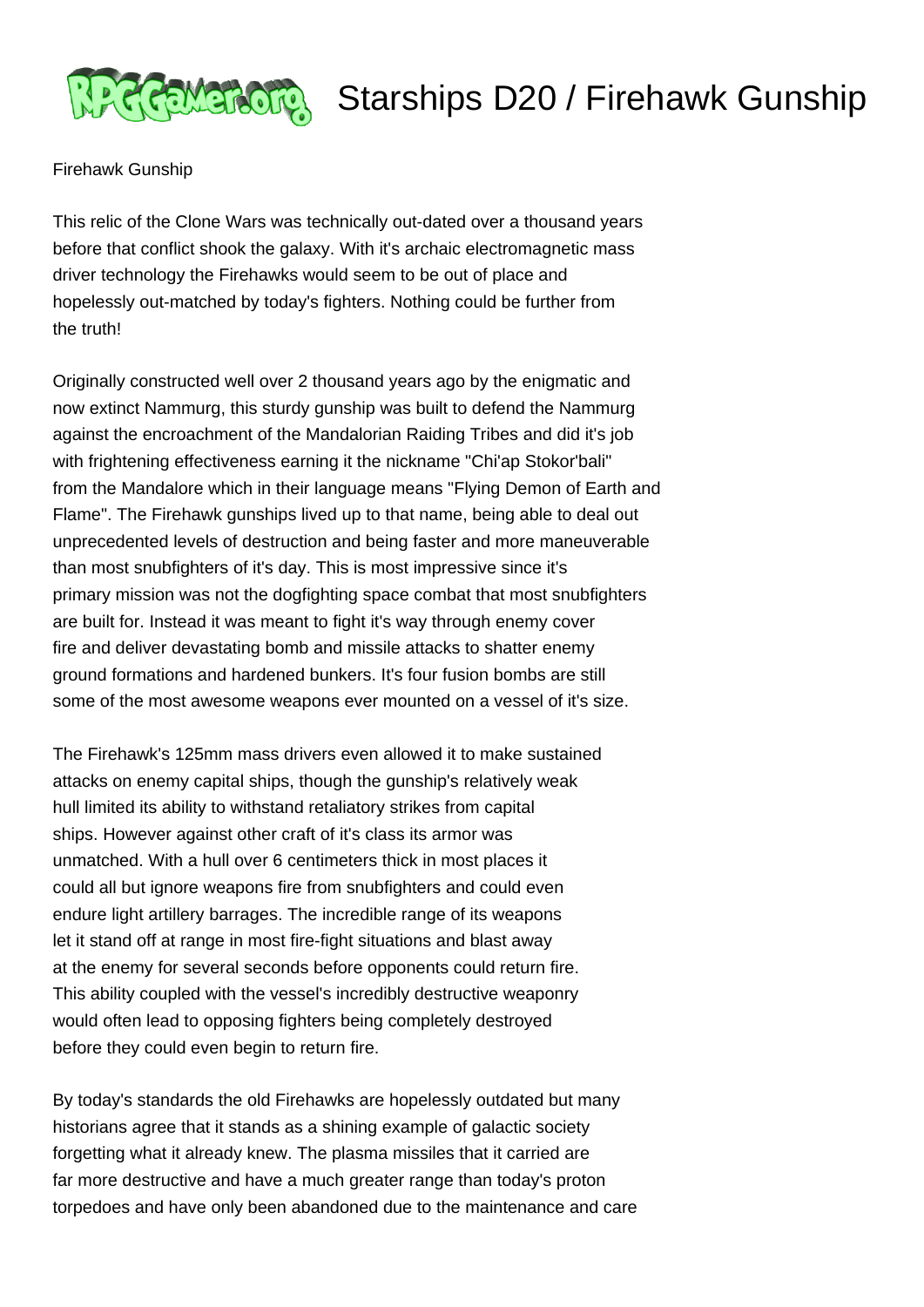required to keep the warheads viable and the danger of a lucky shot by the enemy gang-firing the missiles and destroying the entire vessel. Also the idea of having weapons with the penetration and power of the 2 125mm mass drivers on modern craft of similar size would strike many as ridiculous and impossible, and yet it was both plausible and very possible in this 2,000 year old relic. The archaic gauss weapons technology that produced three of the 5 weapons systems on this craft are all but impossible to recreate with modern technology due to the fact that no one has bothered to try since the technology became obsolete thousands of years ago.

Even in its day the use of such weaponry was regarded as the mark of a primitive culture. While most remaining Firehawks are battlescarred veterans of hundreds of conflicts a cache of 240 of these vessels was recently unearthed by a free trader on the burned-out husk of the Nammurg homeworld and are currently on the market to wealthy collectors and museums. About half of them have yet to be purchased and the sale price for them has been dramatically reduced since the trader managed to become a millionaire through the sale of the first half of the battlecraft. Apparently this is one of those few space tramps who really meant it when he said that he just wanted to make the big time and then rest on his laurels. In any event the trader has retired and is currently picking and choosing who he sells his remaining ships to and tailoring the prices to the individuals. Large organizations tend to be charged much more than private individuals and one privateer has reported purchasing a full squadron of the craft for an even million credits. Who or what eventually comes to own the remaining craft remains to be seen.

Historian's Note: The Nammurg survived their wars with the Mandalore but were apparently exterminated by another race that at the time was completely unknown. The Nammurg lived in an area of space that even today is largely uncharted but records clearly described their destroyers. Until recently no known race matched the description of the Nammurg's killers but a race of genocidal murderers known as the Charon were discovered by then-rebel forces during the time of the Galactic Empire and almost perfectly match Nammurg records. Whether or not the Charon were truly the beings who wiped the Nammurg from the universe or not is still in debate in some circles but most historians agree that the Charon are indeed the murderers of the Nammurg race.

Craft: Nammurg Aerospace Ltd.'s Firehawk-Class Heavy Gunship Class: Starfighter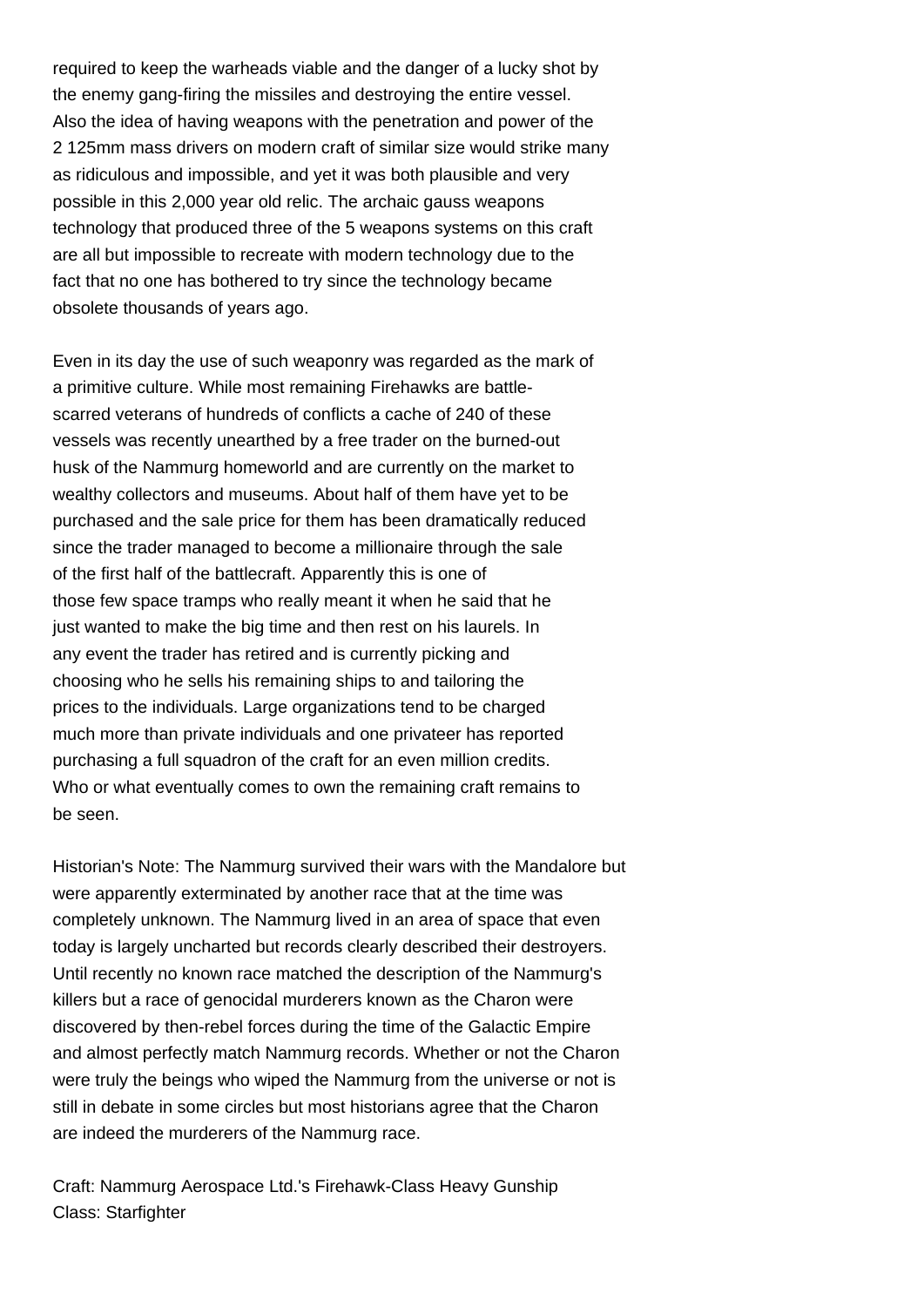Size: Small (45 m long) Hyperdrive: None Passangers: 16 (troops) Cargo Capacity: 250 kg Consumables: 1 week Cost: 69,000 (used, can fetch as much as 2.5 million if in mint condition) Maximum Speed In Space: Attack (7 squares/action) Atmospheric Speed: 950 km/h (16 squares/action) Crew: 1 (Normal +2) Initiative:  $+3$  ( $+1$  size,  $+2$  crew) Maneuver: +3 (+1 size, +2 crew) Defense: 21 (+1 size, +10 armor) Shield Points: 0 Hull Points: 160 (DR 5) Weapons: 30mm 7-Barreled Gatling Rail Gun Fire Arc: Front Attack Bonus: +3 (+1 size, +2 fire control) Damage: 4d10x2 (300 30-round bursts) Range Modifiers: PB -4, S -2, M +0, L n/a 24 Plasma Missiles Fire Arc: Front Attack Bonus: +4 (+1 size, +3 fire control) Damage: 10d10x2 Missil Quality: Good (+15) 4 Heavy Fusion Bombs Fire Arc: Front Attack Bonus: +6 (+1 size, +5 fire control) Damage: 12d10x5 Range: Laser Guided Bomb 4 50mm Gauss Autocannons (fire-linked) Fire Arc: Front Attack Bonus: +3 (+1 size, +2 fire control) Damage: 8d10x2 (40 3-Round Bursts) Range Modifiers: PB -6, S -4, M -2, L n/a 2 125mm Mass Drivers Fire Arc: Front Attack Bonus: +2 (+1 size, +1 fire control) Damage: 3d10x5 (30 rounds per gun) Range Modifiers: PB -6, S -4, M -2, L +0